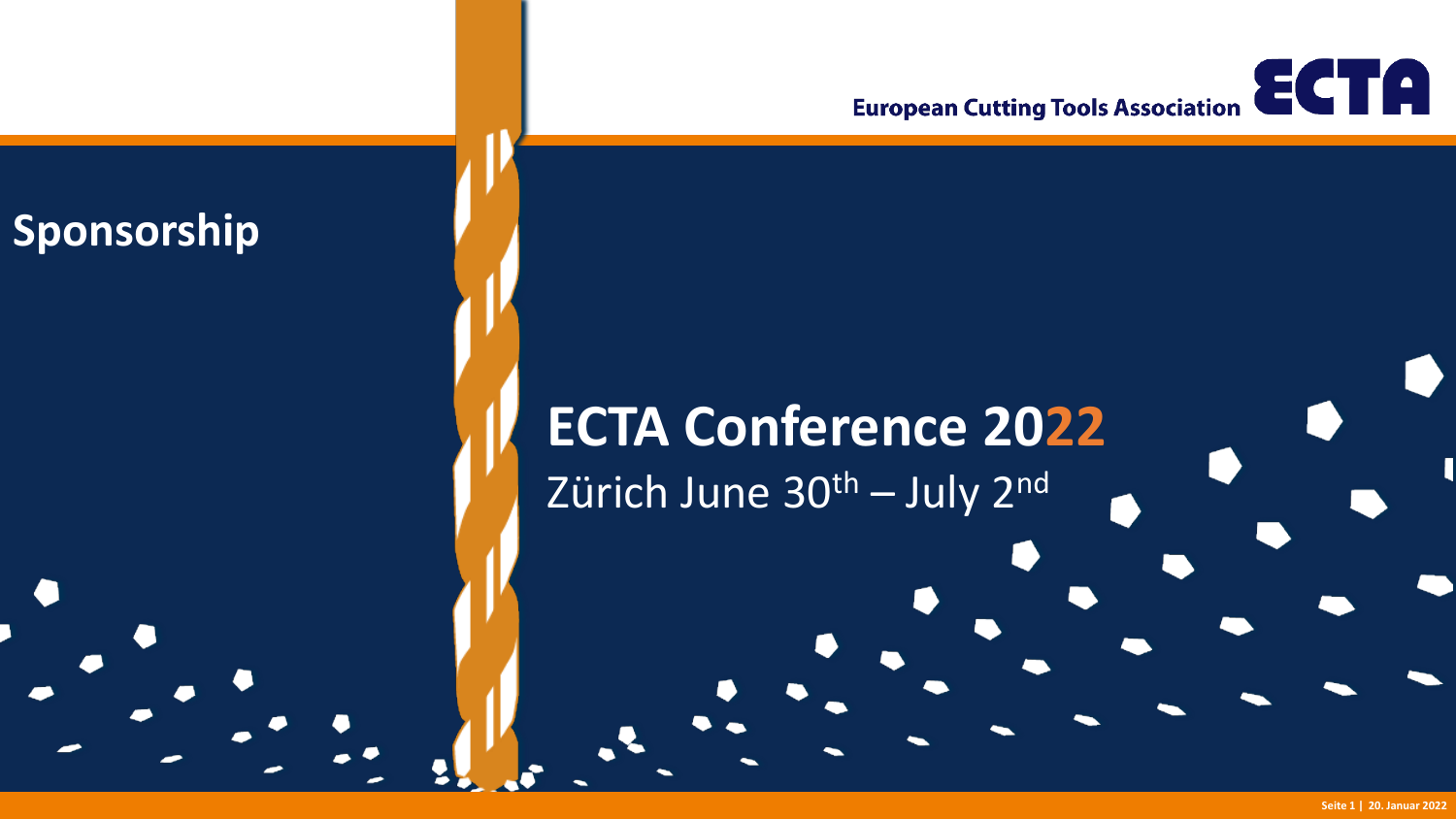

Swissmem **Pascal Streiff** T +41 44 384 48 74 p.streiff@swissmem.ch www.swissmem.ch

### **Sponsoring**

Swissmem is delighted to invite you to the ECTA Conference from June 30 to July 2, 2022 held at the beautiful lake of Zurich. Many activities are planned. In order to bring the event to a success we depend on our appreciated sponsors.

The following packages are available:

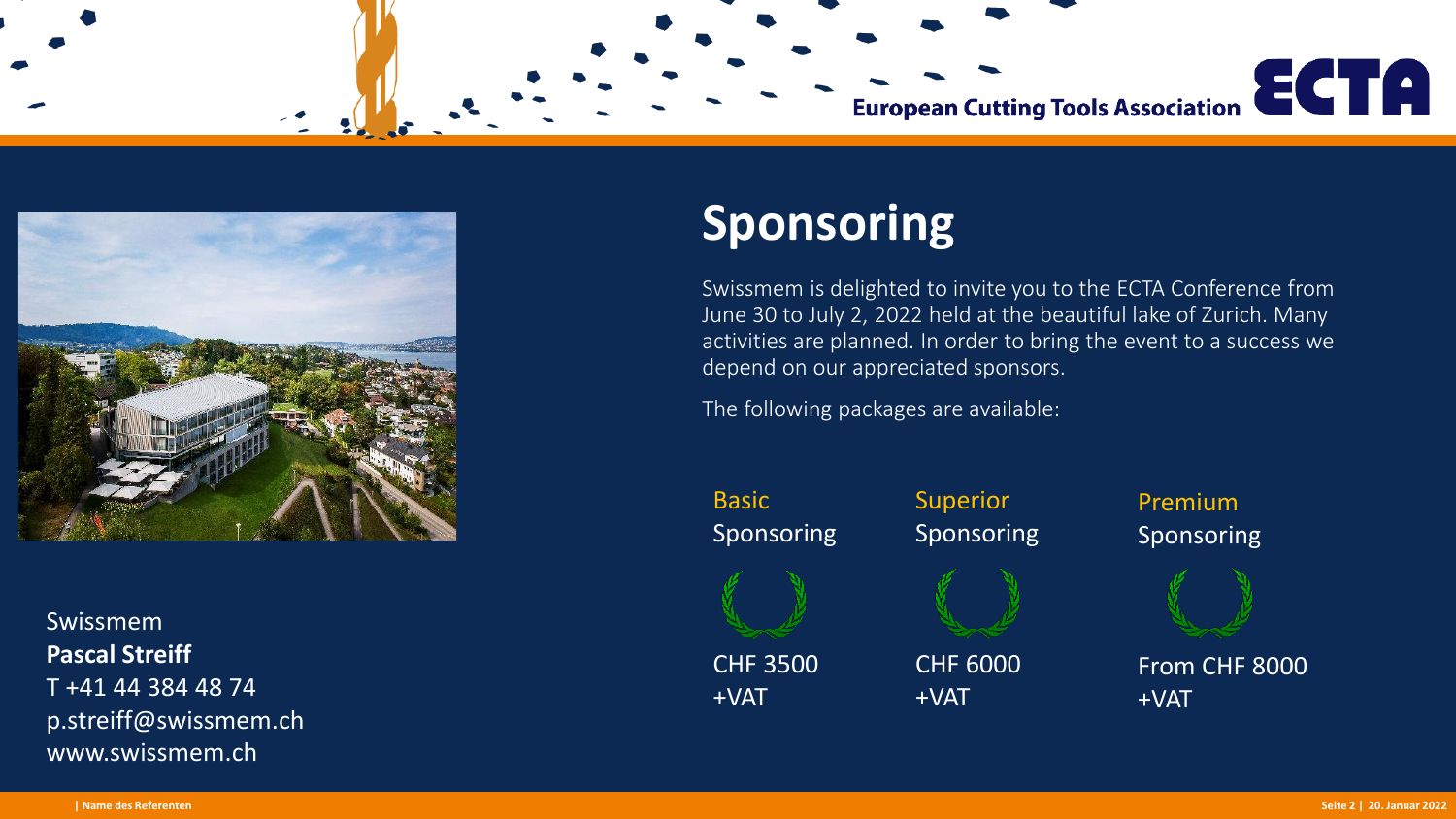

**All sponsoring packages include the basic package**

### **Basic Package**

The basic package offers a company the chance to be visual at the ECTA conference

Maximal Sponsors: 6

- Company logo on the web page of ECTA in the section dedicated to the event
- Printing of logo in the programme
- Sponsor mentioned during the conference
- Company logo on banner-wall at the conference area
- Conference pass for 1 attendee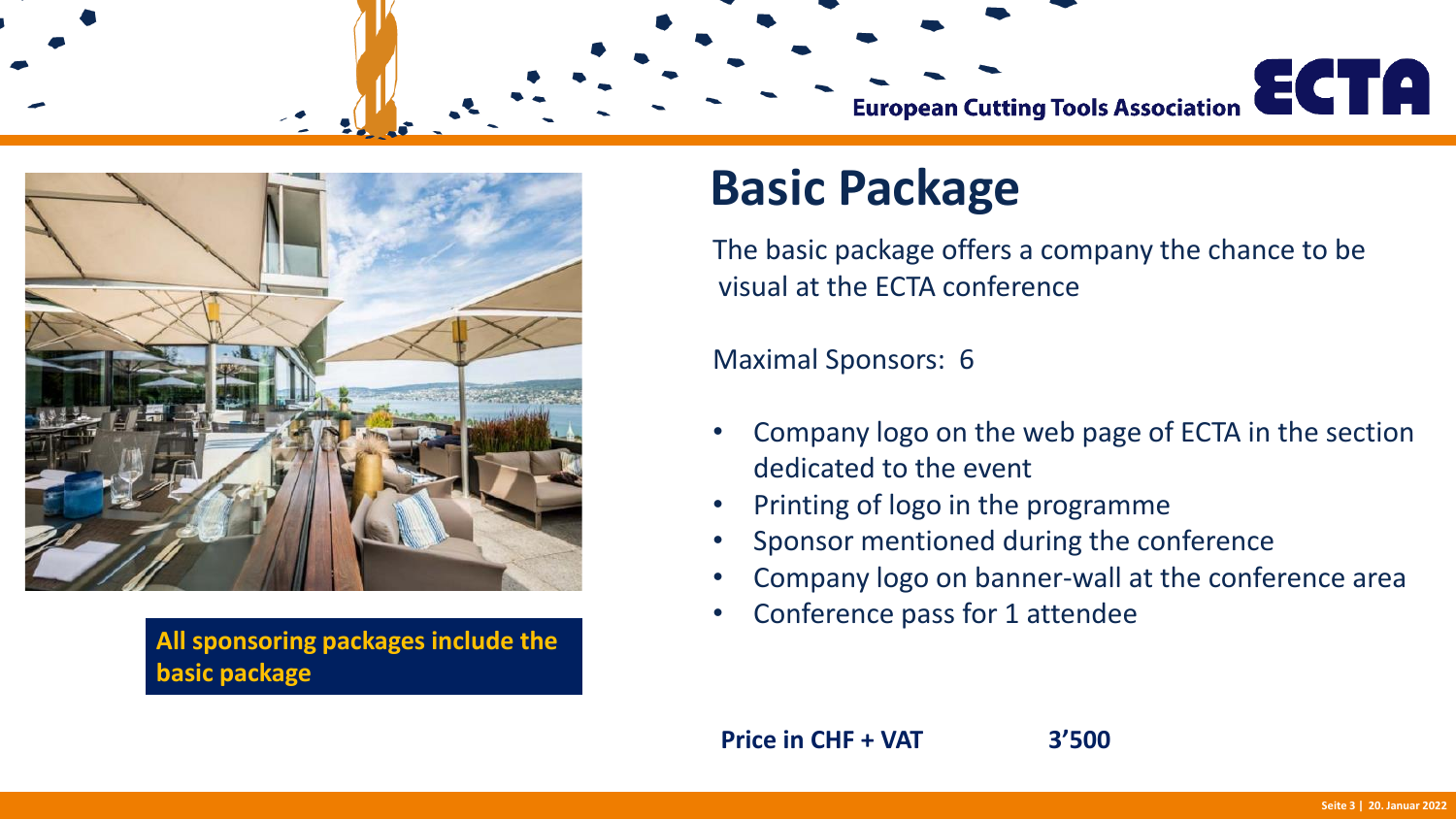

**Superior sponsoring packages include the basic package**

### **Superior Package**

The superior package offers a company the chance to present the company at the ECTA conference

Maximal Sponsors: 4

- Basic package
- Promotional roll-up banner and table presentation
- Distribution of promotional documentation
- Conference pass for 1 attendee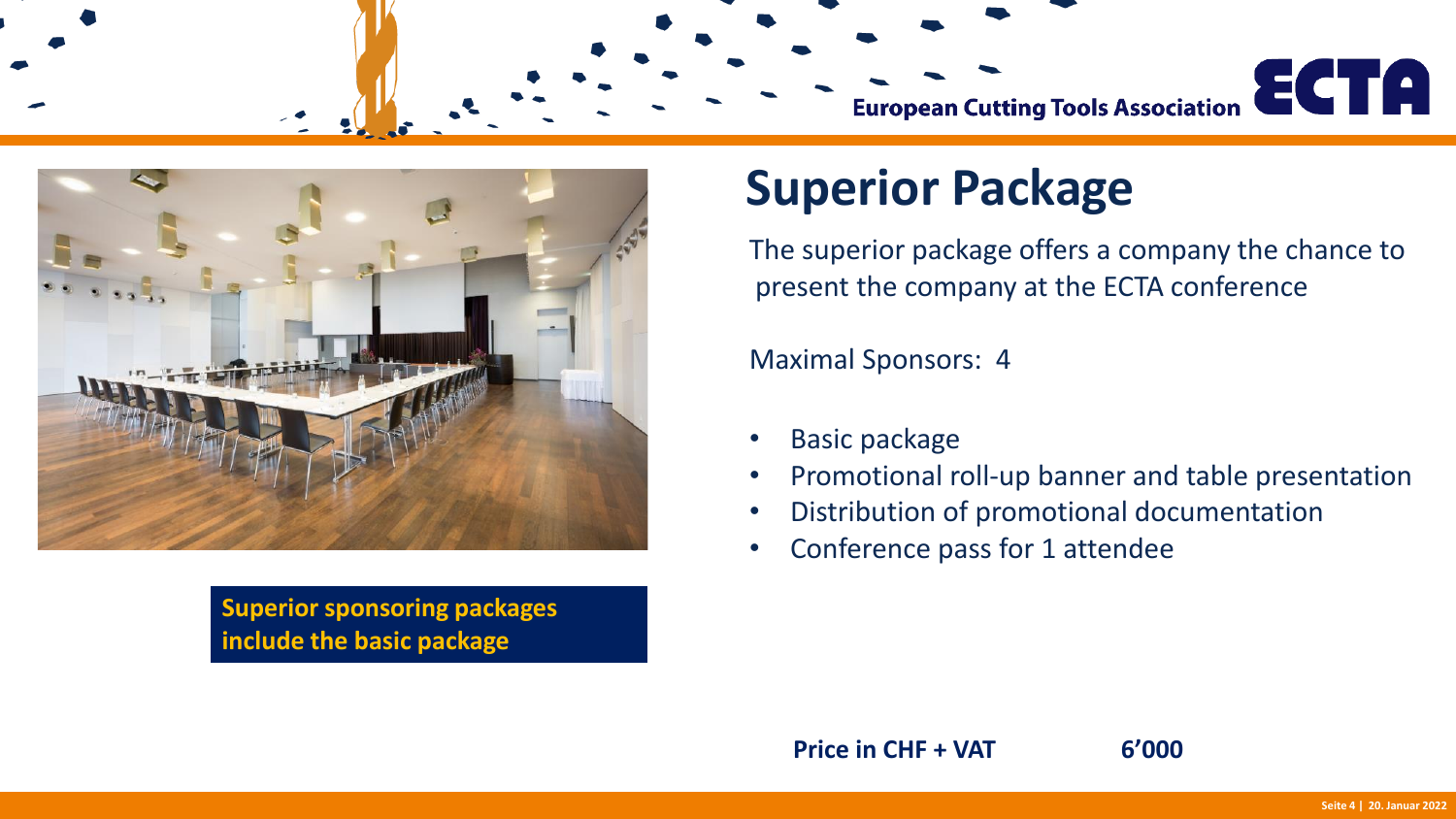

**Premium packages include the superior package**

### **Premium Package: Reception dinner including welcome cocktail**

This exclusive premium package offers a company the chance to be specially memorized at the ECTA conference

Maximal Sponsor: 1

- Superior package
- Special mentioned during the dinner
- Company logo on menu card
- Conference pass for 1 attendee and the partner

**Price in CHF + VAT 8'000**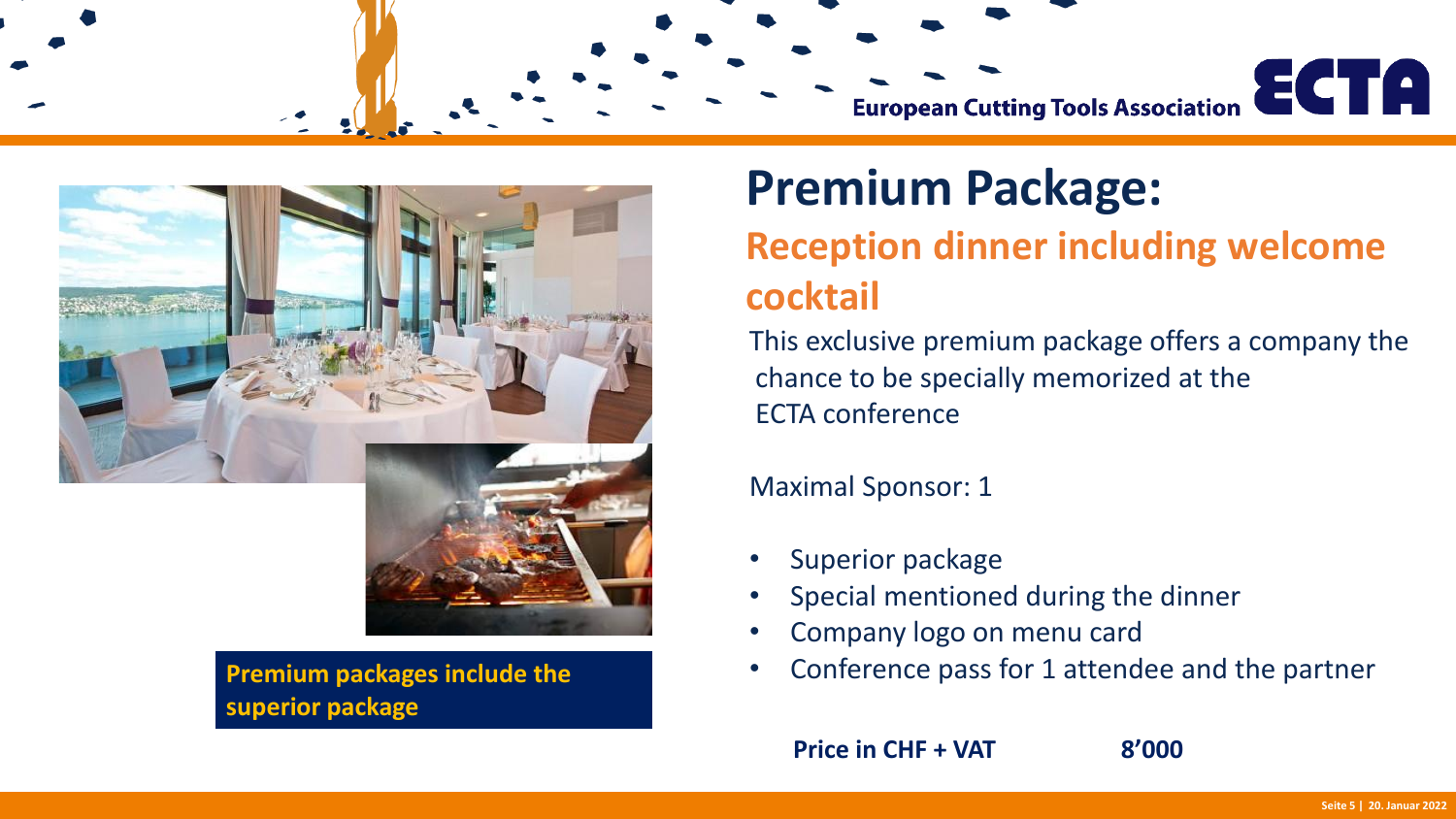

**Premium packages include the superior package**

### **Premium Package: Ship cruise to Zurich with reception cocktail**

This exclusive premium package offers a company the chance to be specially memorized at the ECTA conference

#### Maximal Sponsor: 1

- Superior package
- Special mentioned during the reception
- Company logo on invitation card on the table
- Possibility to hand over a little give-away
- Conference pass for 1 attendee and the partner

**Price in CHF + VAT 8'000**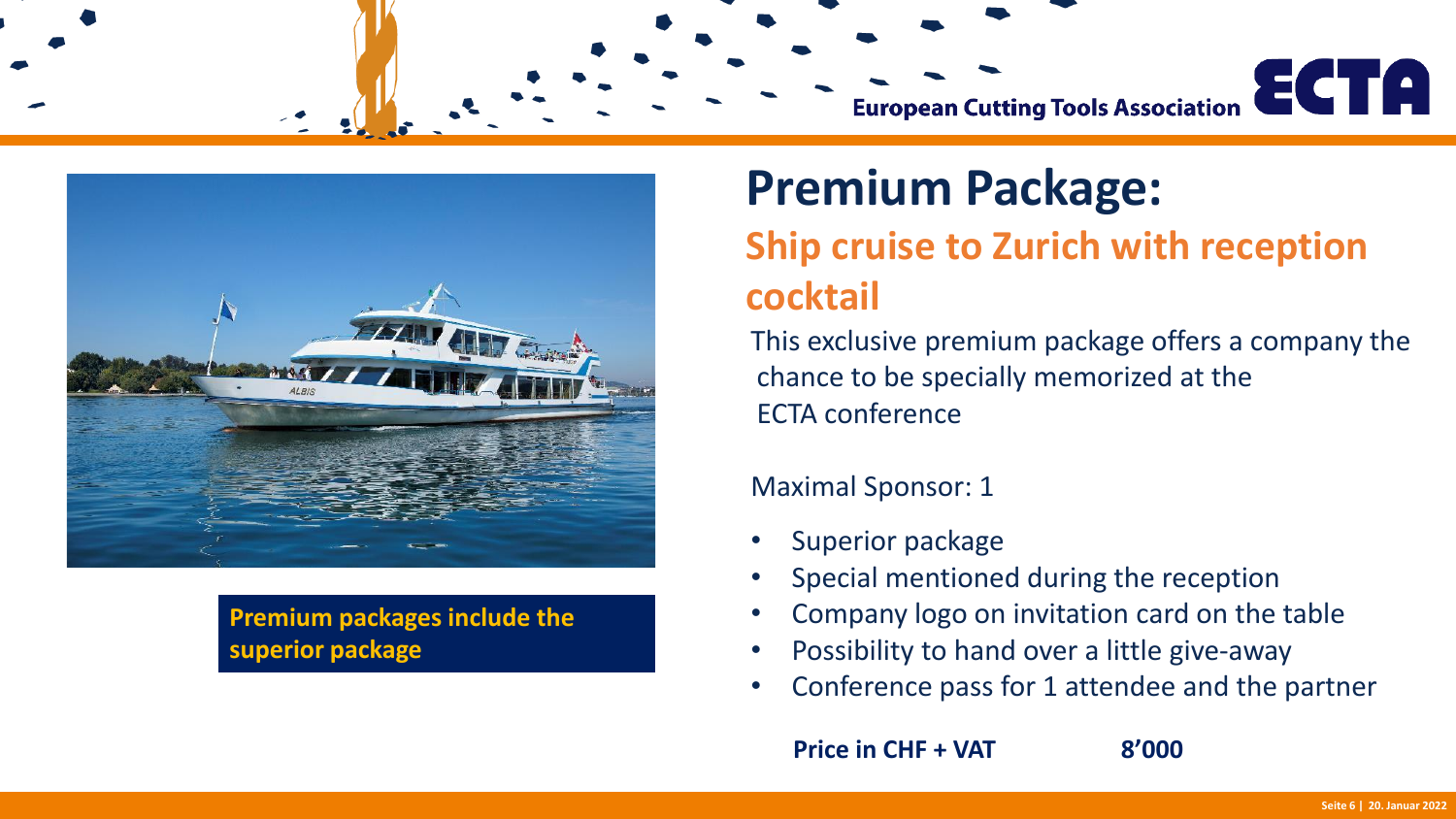

**Premium packages include the superior package**

## **Premium Package:**

### **Gala-Dinner**

This highest premium package offers a company the chance for an exclusive sponsorship opportunity at the ECTA conference

Maximal Sponsor: 1

- Superior package
- Special mentioned during the dinner
- Company logo on menu card
- Conference pass for 1 attendee and the partner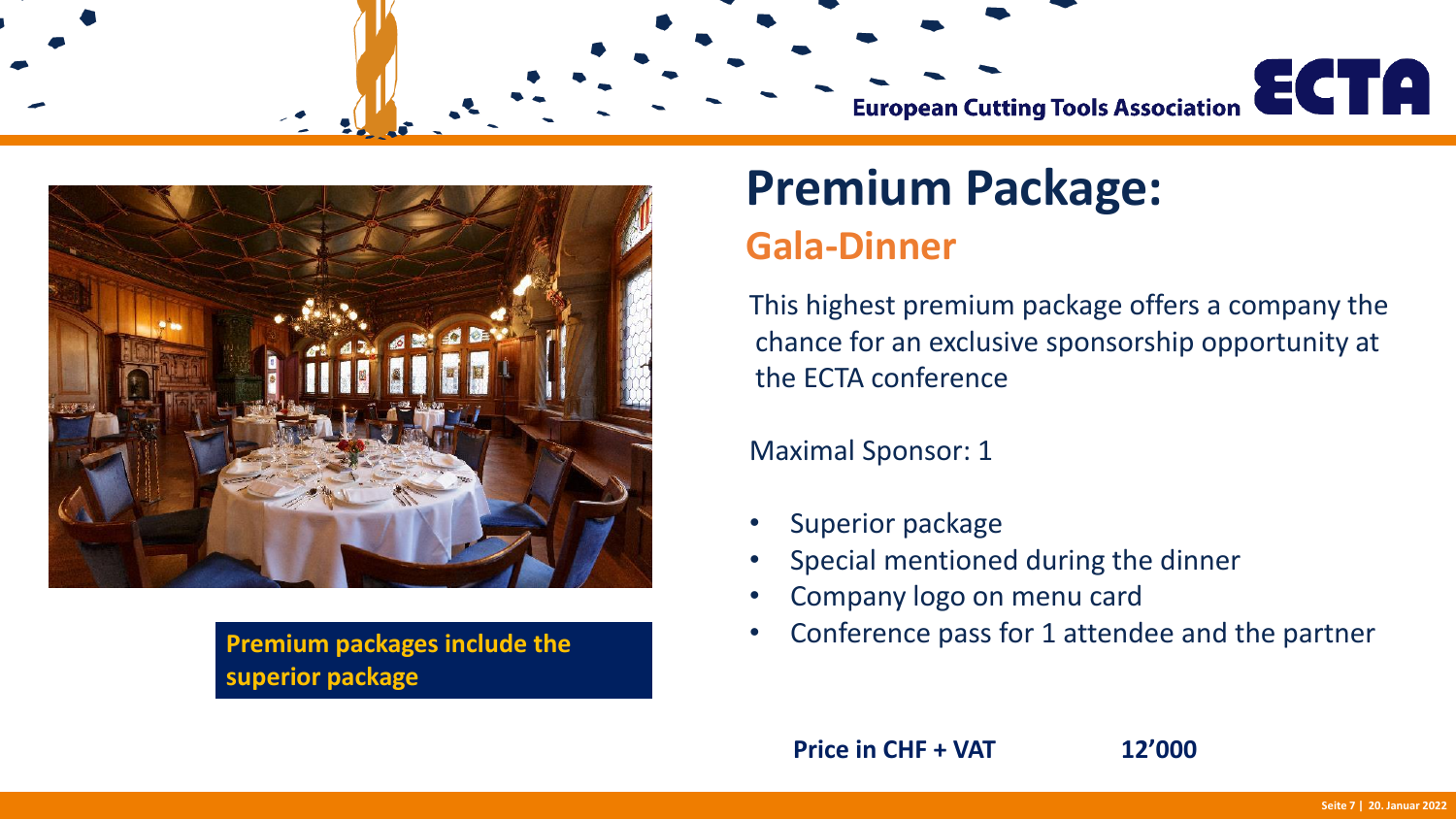

**Premium packages include the superior package**

### **Premium Package: Steamtrain ride to the top of the mountain and lunch on Saturday**

This exclusive premium package offers a company the chance to be specially memorized at the ECTA conference

Maximal Sponsor: 1

- Superior package
- Special mentioned during the lunch
- Company logo on menu card
- Conference pass for 1 attendee and the partner

**Price in CHF + VAT 10'000**